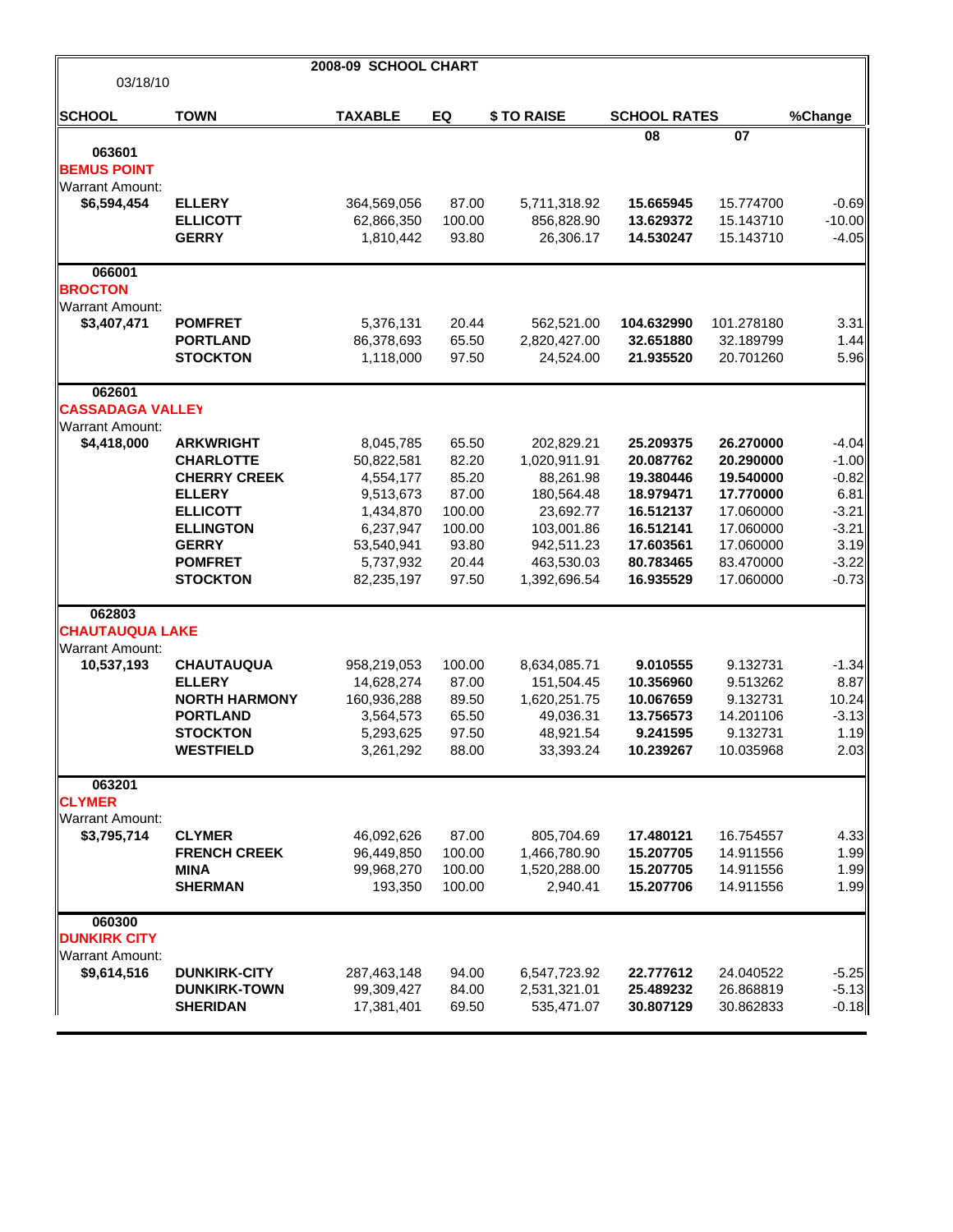| Warrant Amount:<br>\$6,467,605<br><b>CARROLL</b><br>3,361,568<br>100.00<br>63,676.52<br>18.942506<br>20.289670<br>100.00<br>4,203,720.89<br><b>ELLICOTT</b><br>221,920,002<br>18.942506<br>20.289670<br>100.00<br><b>ELLINGTON</b><br>37,505,946<br>710,456.59<br>18.942506<br>20.289670<br>93.80<br><b>GERRY</b><br>5,152,846<br>104,059.50<br>20.194569<br>20.289670<br><b>POLAND</b><br>73,152,492<br>100.00<br>1,385,691.49<br>18.942506<br>20.289670<br>064603<br><b>FORESTVILLE</b><br><b>Warrant Amount:</b><br>3,208,914.00<br><b>ARKWRIGHT</b><br>19,834,783<br>65.50<br>534,612.07<br>26.953260<br>27.672816<br>100.00<br>1,593,753.19<br><b>HANOVER</b><br>90,275,200<br>17.654386<br>17.970727<br>69.50<br><b>SHERIDAN</b><br>26,336,420<br>668,997.57<br>25.401994<br>24.284766<br>85.50<br><b>VILLENOVA</b><br>12,619,989<br>260,582.63<br>20.648404<br>20.328877<br>065801<br><b>FREDONIA</b><br><b>Warrant Amount:</b><br>12,587,059<br><b>ARKWRIGHT</b><br>65.50<br>188,598.74<br>29.925720<br>29.427110<br>6,302,229<br>84.00<br><b>DUNKIRK-TOWN</b><br>613,688<br>14,320.37<br>23.334940<br>22.482310<br>114,268,770<br>20.44<br>11,056,862.39<br><b>POMFRET</b><br>95.897000<br>93.492990<br>65.50<br>451,102.24<br><b>PORTLAND</b><br>15,066,886<br>29.925720<br>29.715390<br><b>SHERIDAN</b><br>69.50<br>876,175.27<br>28.203380<br>25.824280<br>31,021,622<br>062401<br><b>FREWSBURG</b><br><b>Warrant Amount:</b><br><b>BUSTI</b><br>100.00<br>4,229,490<br>12,184,534<br>273,656.26<br>22.459313<br>22.433744<br><b>CARROLL</b><br>117,102,438<br>100.00<br>2,630,107.64<br>22.459888<br>22.433744<br><b>KIANTONE</b><br>39,924,184<br>100.00<br>896,669.73<br>22.459313<br>24.122305<br>100.00<br>296,899.17<br><b>POLAND</b><br>13,219,424<br>22.459313<br>22.433744<br>047201<br><b>GOWANDA</b><br>(includes Library Tax)<br><b>Warrant Amount:</b><br><b>HANOVER</b><br>18.151960<br>107,309<br>100.00<br>1,947.86<br>4,723,246<br>064801<br><b>PANAMA</b><br><b>Warrant Amount:</b><br>3,388,698<br><b>BUSTI</b><br>100.00<br>454,049.29<br>20.113098<br>20.900930<br>22,574,806<br><b>HARMONY</b><br>76,282,850<br>100.00<br>1,534,284.44<br>20.113098<br>22.474120<br><b>NORTH HARMONY</b><br>61,339,430<br>89.50<br>1,378,464.77<br>20.900930<br>22.472735<br><b>SHERMAN</b><br>1,088,818<br>100.00<br>21,899.50<br>20.113098<br>20.900930<br>063001<br><b>PINE VALLEY</b><br><b>Warrant Amount:</b><br>3,141,825<br><b>ARKWRIGHT</b><br>65.50<br>43,562.62<br>31.249074<br>30.284184<br>1,394,045<br>82.20<br><b>CHARLOTTE</b><br>1,102,056<br>27,441.65<br>24.900418<br>25.185206<br>85.20<br>899,553.90<br><b>CHERRY CREEK</b><br>37,444,526<br>24.023642<br>24.262037<br>211,423.64<br>10,329,400<br>100.00<br>20.468143<br><b>ELLINGTON</b><br>21.180759<br>24,170,731<br><b>VILLENOVA</b><br>85.50<br>578,631.56<br>23.939349<br>23.960134 | 063801          |  |  |  |         |
|-----------------------------------------------------------------------------------------------------------------------------------------------------------------------------------------------------------------------------------------------------------------------------------------------------------------------------------------------------------------------------------------------------------------------------------------------------------------------------------------------------------------------------------------------------------------------------------------------------------------------------------------------------------------------------------------------------------------------------------------------------------------------------------------------------------------------------------------------------------------------------------------------------------------------------------------------------------------------------------------------------------------------------------------------------------------------------------------------------------------------------------------------------------------------------------------------------------------------------------------------------------------------------------------------------------------------------------------------------------------------------------------------------------------------------------------------------------------------------------------------------------------------------------------------------------------------------------------------------------------------------------------------------------------------------------------------------------------------------------------------------------------------------------------------------------------------------------------------------------------------------------------------------------------------------------------------------------------------------------------------------------------------------------------------------------------------------------------------------------------------------------------------------------------------------------------------------------------------------------------------------------------------------------------------------------------------------------------------------------------------------------------------------------------------------------------------------------------------------------------------------------------------------------------------------------------------------------------------------------------------------------------------------------------------------------------------------------------------------------------------------------------------------------------------------------------------------------------------------------------------------------|-----------------|--|--|--|---------|
| $-6.64$                                                                                                                                                                                                                                                                                                                                                                                                                                                                                                                                                                                                                                                                                                                                                                                                                                                                                                                                                                                                                                                                                                                                                                                                                                                                                                                                                                                                                                                                                                                                                                                                                                                                                                                                                                                                                                                                                                                                                                                                                                                                                                                                                                                                                                                                                                                                                                                                                                                                                                                                                                                                                                                                                                                                                                                                                                                                           | <b>FALCONER</b> |  |  |  |         |
| $-6.64$                                                                                                                                                                                                                                                                                                                                                                                                                                                                                                                                                                                                                                                                                                                                                                                                                                                                                                                                                                                                                                                                                                                                                                                                                                                                                                                                                                                                                                                                                                                                                                                                                                                                                                                                                                                                                                                                                                                                                                                                                                                                                                                                                                                                                                                                                                                                                                                                                                                                                                                                                                                                                                                                                                                                                                                                                                                                           |                 |  |  |  |         |
|                                                                                                                                                                                                                                                                                                                                                                                                                                                                                                                                                                                                                                                                                                                                                                                                                                                                                                                                                                                                                                                                                                                                                                                                                                                                                                                                                                                                                                                                                                                                                                                                                                                                                                                                                                                                                                                                                                                                                                                                                                                                                                                                                                                                                                                                                                                                                                                                                                                                                                                                                                                                                                                                                                                                                                                                                                                                                   |                 |  |  |  |         |
| $-0.47$<br>$-6.64$<br>$-2.60$<br>$-1.76$<br>4.60<br>1.57<br>1.69<br>3.79<br>2.57<br>0.71<br>9.21<br>0.11<br>0.12<br>$-6.89$<br>0.11                                                                                                                                                                                                                                                                                                                                                                                                                                                                                                                                                                                                                                                                                                                                                                                                                                                                                                                                                                                                                                                                                                                                                                                                                                                                                                                                                                                                                                                                                                                                                                                                                                                                                                                                                                                                                                                                                                                                                                                                                                                                                                                                                                                                                                                                                                                                                                                                                                                                                                                                                                                                                                                                                                                                               |                 |  |  |  | $-6.64$ |
|                                                                                                                                                                                                                                                                                                                                                                                                                                                                                                                                                                                                                                                                                                                                                                                                                                                                                                                                                                                                                                                                                                                                                                                                                                                                                                                                                                                                                                                                                                                                                                                                                                                                                                                                                                                                                                                                                                                                                                                                                                                                                                                                                                                                                                                                                                                                                                                                                                                                                                                                                                                                                                                                                                                                                                                                                                                                                   |                 |  |  |  |         |
|                                                                                                                                                                                                                                                                                                                                                                                                                                                                                                                                                                                                                                                                                                                                                                                                                                                                                                                                                                                                                                                                                                                                                                                                                                                                                                                                                                                                                                                                                                                                                                                                                                                                                                                                                                                                                                                                                                                                                                                                                                                                                                                                                                                                                                                                                                                                                                                                                                                                                                                                                                                                                                                                                                                                                                                                                                                                                   |                 |  |  |  |         |
|                                                                                                                                                                                                                                                                                                                                                                                                                                                                                                                                                                                                                                                                                                                                                                                                                                                                                                                                                                                                                                                                                                                                                                                                                                                                                                                                                                                                                                                                                                                                                                                                                                                                                                                                                                                                                                                                                                                                                                                                                                                                                                                                                                                                                                                                                                                                                                                                                                                                                                                                                                                                                                                                                                                                                                                                                                                                                   |                 |  |  |  |         |
|                                                                                                                                                                                                                                                                                                                                                                                                                                                                                                                                                                                                                                                                                                                                                                                                                                                                                                                                                                                                                                                                                                                                                                                                                                                                                                                                                                                                                                                                                                                                                                                                                                                                                                                                                                                                                                                                                                                                                                                                                                                                                                                                                                                                                                                                                                                                                                                                                                                                                                                                                                                                                                                                                                                                                                                                                                                                                   |                 |  |  |  |         |
|                                                                                                                                                                                                                                                                                                                                                                                                                                                                                                                                                                                                                                                                                                                                                                                                                                                                                                                                                                                                                                                                                                                                                                                                                                                                                                                                                                                                                                                                                                                                                                                                                                                                                                                                                                                                                                                                                                                                                                                                                                                                                                                                                                                                                                                                                                                                                                                                                                                                                                                                                                                                                                                                                                                                                                                                                                                                                   |                 |  |  |  |         |
|                                                                                                                                                                                                                                                                                                                                                                                                                                                                                                                                                                                                                                                                                                                                                                                                                                                                                                                                                                                                                                                                                                                                                                                                                                                                                                                                                                                                                                                                                                                                                                                                                                                                                                                                                                                                                                                                                                                                                                                                                                                                                                                                                                                                                                                                                                                                                                                                                                                                                                                                                                                                                                                                                                                                                                                                                                                                                   |                 |  |  |  |         |
|                                                                                                                                                                                                                                                                                                                                                                                                                                                                                                                                                                                                                                                                                                                                                                                                                                                                                                                                                                                                                                                                                                                                                                                                                                                                                                                                                                                                                                                                                                                                                                                                                                                                                                                                                                                                                                                                                                                                                                                                                                                                                                                                                                                                                                                                                                                                                                                                                                                                                                                                                                                                                                                                                                                                                                                                                                                                                   |                 |  |  |  |         |
|                                                                                                                                                                                                                                                                                                                                                                                                                                                                                                                                                                                                                                                                                                                                                                                                                                                                                                                                                                                                                                                                                                                                                                                                                                                                                                                                                                                                                                                                                                                                                                                                                                                                                                                                                                                                                                                                                                                                                                                                                                                                                                                                                                                                                                                                                                                                                                                                                                                                                                                                                                                                                                                                                                                                                                                                                                                                                   |                 |  |  |  |         |
|                                                                                                                                                                                                                                                                                                                                                                                                                                                                                                                                                                                                                                                                                                                                                                                                                                                                                                                                                                                                                                                                                                                                                                                                                                                                                                                                                                                                                                                                                                                                                                                                                                                                                                                                                                                                                                                                                                                                                                                                                                                                                                                                                                                                                                                                                                                                                                                                                                                                                                                                                                                                                                                                                                                                                                                                                                                                                   |                 |  |  |  |         |
|                                                                                                                                                                                                                                                                                                                                                                                                                                                                                                                                                                                                                                                                                                                                                                                                                                                                                                                                                                                                                                                                                                                                                                                                                                                                                                                                                                                                                                                                                                                                                                                                                                                                                                                                                                                                                                                                                                                                                                                                                                                                                                                                                                                                                                                                                                                                                                                                                                                                                                                                                                                                                                                                                                                                                                                                                                                                                   |                 |  |  |  |         |
|                                                                                                                                                                                                                                                                                                                                                                                                                                                                                                                                                                                                                                                                                                                                                                                                                                                                                                                                                                                                                                                                                                                                                                                                                                                                                                                                                                                                                                                                                                                                                                                                                                                                                                                                                                                                                                                                                                                                                                                                                                                                                                                                                                                                                                                                                                                                                                                                                                                                                                                                                                                                                                                                                                                                                                                                                                                                                   |                 |  |  |  |         |
|                                                                                                                                                                                                                                                                                                                                                                                                                                                                                                                                                                                                                                                                                                                                                                                                                                                                                                                                                                                                                                                                                                                                                                                                                                                                                                                                                                                                                                                                                                                                                                                                                                                                                                                                                                                                                                                                                                                                                                                                                                                                                                                                                                                                                                                                                                                                                                                                                                                                                                                                                                                                                                                                                                                                                                                                                                                                                   |                 |  |  |  |         |
|                                                                                                                                                                                                                                                                                                                                                                                                                                                                                                                                                                                                                                                                                                                                                                                                                                                                                                                                                                                                                                                                                                                                                                                                                                                                                                                                                                                                                                                                                                                                                                                                                                                                                                                                                                                                                                                                                                                                                                                                                                                                                                                                                                                                                                                                                                                                                                                                                                                                                                                                                                                                                                                                                                                                                                                                                                                                                   |                 |  |  |  |         |
|                                                                                                                                                                                                                                                                                                                                                                                                                                                                                                                                                                                                                                                                                                                                                                                                                                                                                                                                                                                                                                                                                                                                                                                                                                                                                                                                                                                                                                                                                                                                                                                                                                                                                                                                                                                                                                                                                                                                                                                                                                                                                                                                                                                                                                                                                                                                                                                                                                                                                                                                                                                                                                                                                                                                                                                                                                                                                   |                 |  |  |  |         |
|                                                                                                                                                                                                                                                                                                                                                                                                                                                                                                                                                                                                                                                                                                                                                                                                                                                                                                                                                                                                                                                                                                                                                                                                                                                                                                                                                                                                                                                                                                                                                                                                                                                                                                                                                                                                                                                                                                                                                                                                                                                                                                                                                                                                                                                                                                                                                                                                                                                                                                                                                                                                                                                                                                                                                                                                                                                                                   |                 |  |  |  |         |
|                                                                                                                                                                                                                                                                                                                                                                                                                                                                                                                                                                                                                                                                                                                                                                                                                                                                                                                                                                                                                                                                                                                                                                                                                                                                                                                                                                                                                                                                                                                                                                                                                                                                                                                                                                                                                                                                                                                                                                                                                                                                                                                                                                                                                                                                                                                                                                                                                                                                                                                                                                                                                                                                                                                                                                                                                                                                                   |                 |  |  |  |         |
|                                                                                                                                                                                                                                                                                                                                                                                                                                                                                                                                                                                                                                                                                                                                                                                                                                                                                                                                                                                                                                                                                                                                                                                                                                                                                                                                                                                                                                                                                                                                                                                                                                                                                                                                                                                                                                                                                                                                                                                                                                                                                                                                                                                                                                                                                                                                                                                                                                                                                                                                                                                                                                                                                                                                                                                                                                                                                   |                 |  |  |  |         |
|                                                                                                                                                                                                                                                                                                                                                                                                                                                                                                                                                                                                                                                                                                                                                                                                                                                                                                                                                                                                                                                                                                                                                                                                                                                                                                                                                                                                                                                                                                                                                                                                                                                                                                                                                                                                                                                                                                                                                                                                                                                                                                                                                                                                                                                                                                                                                                                                                                                                                                                                                                                                                                                                                                                                                                                                                                                                                   |                 |  |  |  |         |
|                                                                                                                                                                                                                                                                                                                                                                                                                                                                                                                                                                                                                                                                                                                                                                                                                                                                                                                                                                                                                                                                                                                                                                                                                                                                                                                                                                                                                                                                                                                                                                                                                                                                                                                                                                                                                                                                                                                                                                                                                                                                                                                                                                                                                                                                                                                                                                                                                                                                                                                                                                                                                                                                                                                                                                                                                                                                                   |                 |  |  |  |         |
|                                                                                                                                                                                                                                                                                                                                                                                                                                                                                                                                                                                                                                                                                                                                                                                                                                                                                                                                                                                                                                                                                                                                                                                                                                                                                                                                                                                                                                                                                                                                                                                                                                                                                                                                                                                                                                                                                                                                                                                                                                                                                                                                                                                                                                                                                                                                                                                                                                                                                                                                                                                                                                                                                                                                                                                                                                                                                   |                 |  |  |  |         |
|                                                                                                                                                                                                                                                                                                                                                                                                                                                                                                                                                                                                                                                                                                                                                                                                                                                                                                                                                                                                                                                                                                                                                                                                                                                                                                                                                                                                                                                                                                                                                                                                                                                                                                                                                                                                                                                                                                                                                                                                                                                                                                                                                                                                                                                                                                                                                                                                                                                                                                                                                                                                                                                                                                                                                                                                                                                                                   |                 |  |  |  |         |
|                                                                                                                                                                                                                                                                                                                                                                                                                                                                                                                                                                                                                                                                                                                                                                                                                                                                                                                                                                                                                                                                                                                                                                                                                                                                                                                                                                                                                                                                                                                                                                                                                                                                                                                                                                                                                                                                                                                                                                                                                                                                                                                                                                                                                                                                                                                                                                                                                                                                                                                                                                                                                                                                                                                                                                                                                                                                                   |                 |  |  |  |         |
| $-3.77$<br>$-10.51$<br>7.52<br>$-3.77$<br>3.19<br>$-1.13$<br>$-0.98$<br>$-3.36$<br>$-0.09$                                                                                                                                                                                                                                                                                                                                                                                                                                                                                                                                                                                                                                                                                                                                                                                                                                                                                                                                                                                                                                                                                                                                                                                                                                                                                                                                                                                                                                                                                                                                                                                                                                                                                                                                                                                                                                                                                                                                                                                                                                                                                                                                                                                                                                                                                                                                                                                                                                                                                                                                                                                                                                                                                                                                                                                        |                 |  |  |  |         |
|                                                                                                                                                                                                                                                                                                                                                                                                                                                                                                                                                                                                                                                                                                                                                                                                                                                                                                                                                                                                                                                                                                                                                                                                                                                                                                                                                                                                                                                                                                                                                                                                                                                                                                                                                                                                                                                                                                                                                                                                                                                                                                                                                                                                                                                                                                                                                                                                                                                                                                                                                                                                                                                                                                                                                                                                                                                                                   |                 |  |  |  |         |
|                                                                                                                                                                                                                                                                                                                                                                                                                                                                                                                                                                                                                                                                                                                                                                                                                                                                                                                                                                                                                                                                                                                                                                                                                                                                                                                                                                                                                                                                                                                                                                                                                                                                                                                                                                                                                                                                                                                                                                                                                                                                                                                                                                                                                                                                                                                                                                                                                                                                                                                                                                                                                                                                                                                                                                                                                                                                                   |                 |  |  |  |         |
|                                                                                                                                                                                                                                                                                                                                                                                                                                                                                                                                                                                                                                                                                                                                                                                                                                                                                                                                                                                                                                                                                                                                                                                                                                                                                                                                                                                                                                                                                                                                                                                                                                                                                                                                                                                                                                                                                                                                                                                                                                                                                                                                                                                                                                                                                                                                                                                                                                                                                                                                                                                                                                                                                                                                                                                                                                                                                   |                 |  |  |  |         |
|                                                                                                                                                                                                                                                                                                                                                                                                                                                                                                                                                                                                                                                                                                                                                                                                                                                                                                                                                                                                                                                                                                                                                                                                                                                                                                                                                                                                                                                                                                                                                                                                                                                                                                                                                                                                                                                                                                                                                                                                                                                                                                                                                                                                                                                                                                                                                                                                                                                                                                                                                                                                                                                                                                                                                                                                                                                                                   |                 |  |  |  |         |
|                                                                                                                                                                                                                                                                                                                                                                                                                                                                                                                                                                                                                                                                                                                                                                                                                                                                                                                                                                                                                                                                                                                                                                                                                                                                                                                                                                                                                                                                                                                                                                                                                                                                                                                                                                                                                                                                                                                                                                                                                                                                                                                                                                                                                                                                                                                                                                                                                                                                                                                                                                                                                                                                                                                                                                                                                                                                                   |                 |  |  |  |         |
|                                                                                                                                                                                                                                                                                                                                                                                                                                                                                                                                                                                                                                                                                                                                                                                                                                                                                                                                                                                                                                                                                                                                                                                                                                                                                                                                                                                                                                                                                                                                                                                                                                                                                                                                                                                                                                                                                                                                                                                                                                                                                                                                                                                                                                                                                                                                                                                                                                                                                                                                                                                                                                                                                                                                                                                                                                                                                   |                 |  |  |  |         |
|                                                                                                                                                                                                                                                                                                                                                                                                                                                                                                                                                                                                                                                                                                                                                                                                                                                                                                                                                                                                                                                                                                                                                                                                                                                                                                                                                                                                                                                                                                                                                                                                                                                                                                                                                                                                                                                                                                                                                                                                                                                                                                                                                                                                                                                                                                                                                                                                                                                                                                                                                                                                                                                                                                                                                                                                                                                                                   |                 |  |  |  |         |
|                                                                                                                                                                                                                                                                                                                                                                                                                                                                                                                                                                                                                                                                                                                                                                                                                                                                                                                                                                                                                                                                                                                                                                                                                                                                                                                                                                                                                                                                                                                                                                                                                                                                                                                                                                                                                                                                                                                                                                                                                                                                                                                                                                                                                                                                                                                                                                                                                                                                                                                                                                                                                                                                                                                                                                                                                                                                                   |                 |  |  |  |         |
|                                                                                                                                                                                                                                                                                                                                                                                                                                                                                                                                                                                                                                                                                                                                                                                                                                                                                                                                                                                                                                                                                                                                                                                                                                                                                                                                                                                                                                                                                                                                                                                                                                                                                                                                                                                                                                                                                                                                                                                                                                                                                                                                                                                                                                                                                                                                                                                                                                                                                                                                                                                                                                                                                                                                                                                                                                                                                   |                 |  |  |  |         |
|                                                                                                                                                                                                                                                                                                                                                                                                                                                                                                                                                                                                                                                                                                                                                                                                                                                                                                                                                                                                                                                                                                                                                                                                                                                                                                                                                                                                                                                                                                                                                                                                                                                                                                                                                                                                                                                                                                                                                                                                                                                                                                                                                                                                                                                                                                                                                                                                                                                                                                                                                                                                                                                                                                                                                                                                                                                                                   |                 |  |  |  |         |
|                                                                                                                                                                                                                                                                                                                                                                                                                                                                                                                                                                                                                                                                                                                                                                                                                                                                                                                                                                                                                                                                                                                                                                                                                                                                                                                                                                                                                                                                                                                                                                                                                                                                                                                                                                                                                                                                                                                                                                                                                                                                                                                                                                                                                                                                                                                                                                                                                                                                                                                                                                                                                                                                                                                                                                                                                                                                                   |                 |  |  |  |         |
|                                                                                                                                                                                                                                                                                                                                                                                                                                                                                                                                                                                                                                                                                                                                                                                                                                                                                                                                                                                                                                                                                                                                                                                                                                                                                                                                                                                                                                                                                                                                                                                                                                                                                                                                                                                                                                                                                                                                                                                                                                                                                                                                                                                                                                                                                                                                                                                                                                                                                                                                                                                                                                                                                                                                                                                                                                                                                   |                 |  |  |  |         |
|                                                                                                                                                                                                                                                                                                                                                                                                                                                                                                                                                                                                                                                                                                                                                                                                                                                                                                                                                                                                                                                                                                                                                                                                                                                                                                                                                                                                                                                                                                                                                                                                                                                                                                                                                                                                                                                                                                                                                                                                                                                                                                                                                                                                                                                                                                                                                                                                                                                                                                                                                                                                                                                                                                                                                                                                                                                                                   |                 |  |  |  |         |
|                                                                                                                                                                                                                                                                                                                                                                                                                                                                                                                                                                                                                                                                                                                                                                                                                                                                                                                                                                                                                                                                                                                                                                                                                                                                                                                                                                                                                                                                                                                                                                                                                                                                                                                                                                                                                                                                                                                                                                                                                                                                                                                                                                                                                                                                                                                                                                                                                                                                                                                                                                                                                                                                                                                                                                                                                                                                                   |                 |  |  |  |         |